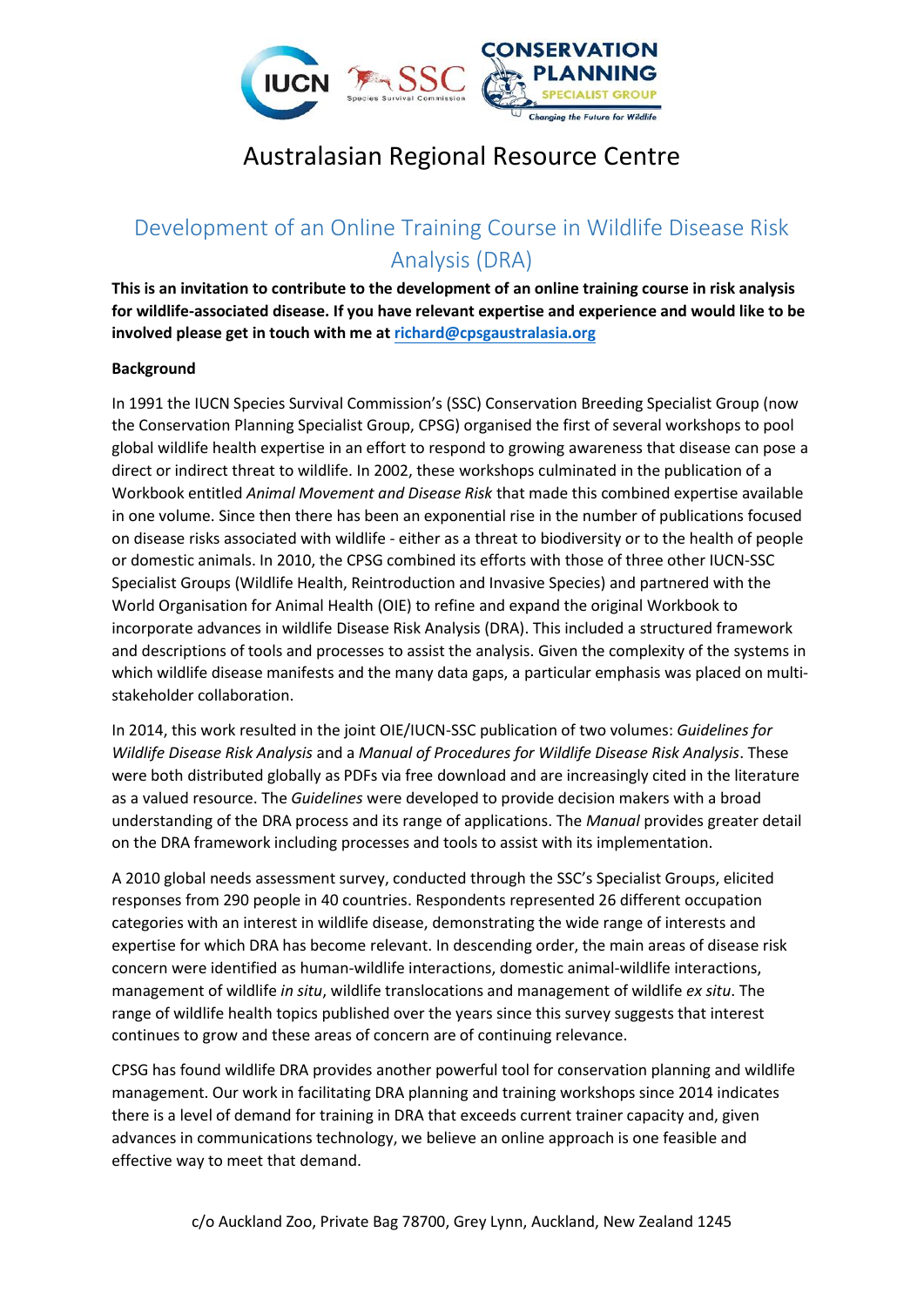CPSG, in partnership with The Nature Conservancy (TNC), is already delivering online training in the facilitation of multi-stakeholder conservation planning workshops. We are currently exploring the possibility of building this DRA online course on TNC's excellent web-based platform.

## **Curriculum**

Accompanying this invitation is an outline of the draft curriculum. As with the development of the DRA *Guidelines* and *Manual* the quality and value of this course will be maximised through a collaborative approach. Our aim is to ensure that the content reflects current knowledge and best practice.

## **Opportunities for Input**

If you would like to be involved, this is your opportunity! There will be (at least) three ways for you to engage:

- 1. Development of one or more of the course content workstreams listed below
- 2. Participation in a 2.5-day workshop in Auckland (see below)

3. Reviewing draft course content.

If you would like to suggest other ways of contributing please let me know – I'd love to hear from you!

#### **Work Streams**

A. Curriculum topic content contributions.

These could be in the form of:

- 1. One or more powerpoint slides
- 2. Provision of case studies to illustrate one or more of the curriculum topics.
- 3. Development of a list of key reading resources on the topic of wildlife DRA.
- 4. Filmed lecture presentations on one or more of the curriculum topics.
- 5. Hosting of a webinar or discussion forum (also to be filmed for students that miss the live session)
- 6. Peer review of any or all of the content.

B. Curriculum delivery design.

- 1. Sharing experience in online training methods
- 2. Testing and evaluating pilot components of the online course
- 3. Designing components of the online course.

# **DRA Training Development Workshop**

A 2.5-day facilitated workshop will be held in Auckland from 28-30 August, 2019. This will enable indepth face-to-face discussion of the curriculum content and it's delivery. If possible we'll also take the opportunity to capture on film some of the discussion and short lectures that could be used as part of the training material. A detailed agenda will be circulated soon. Auckland Zoo has generously offered to provide lunches and morning and afternoon teas for this even and use of its meeting venue at it's New Zealand Centre for Conservation (NZCCM). However, at this stage, no funds are available to cover costs for travel, accommodation or evening meals.